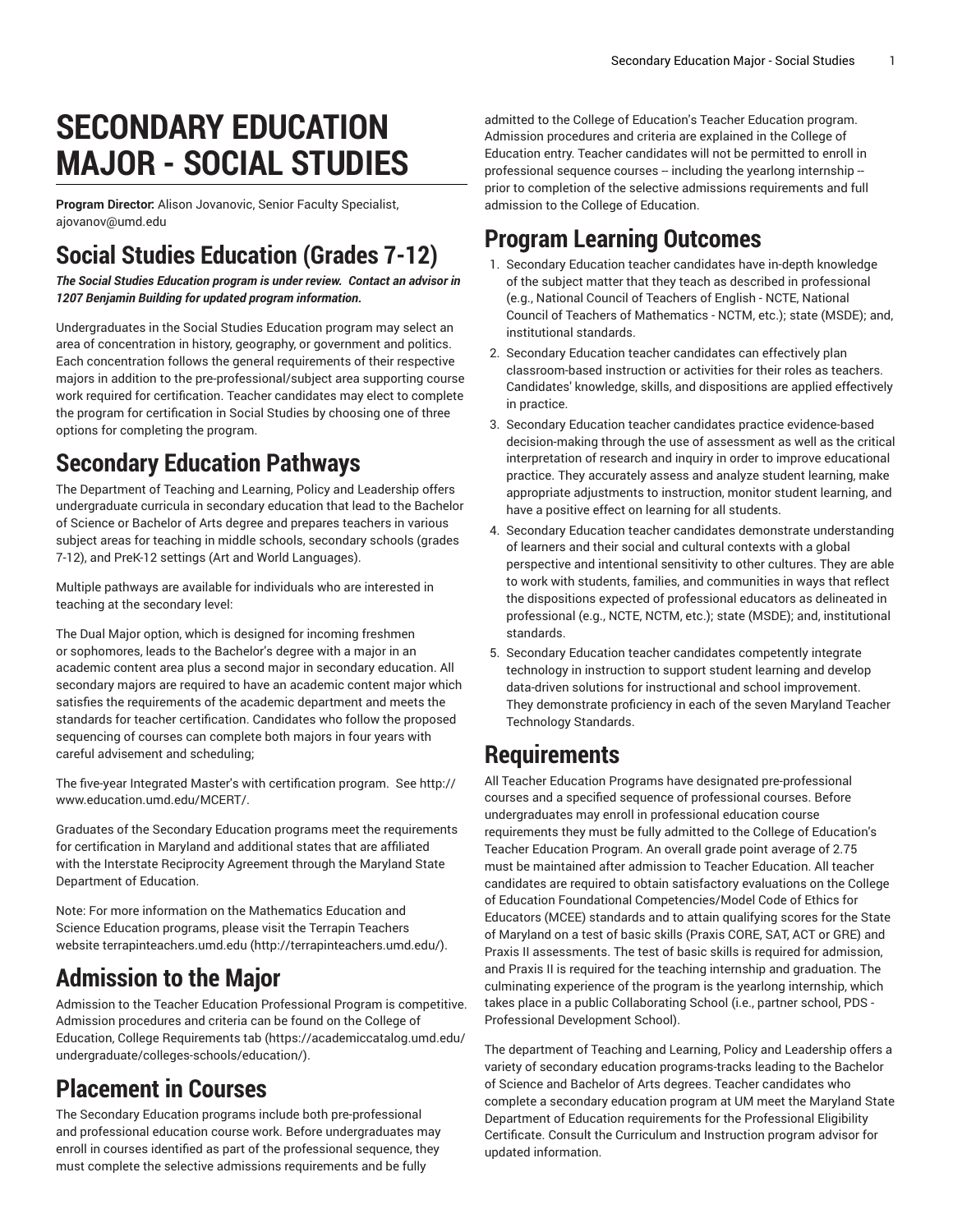Secondary Math Education and Science Education are part of Terrapin Teachers, an innovative program designed to produce a new generation of highly qualified instructors in STEM subjects. In this program, you can earn a STEM degree PLUS eligibility for certification as a middle or high school teacher. For more information about this program please visit our website at the following link: [tt.umd.edu](http://www.tt.umd.edu/) [\(http://www.tt.umd.edu/\)](http://www.tt.umd.edu/).

### **Option I: History**

This option requires completion of the foreign language requirement and is primarily for those teacher candidates earning their initial degree. Requires 68 semester hours of which 39 credit hours must be in history.

*Note:*The history major requires completion of UNIV101 and a foreign language requirement through the intermediate level. See [ARHU advising](https://academiccatalog.umd.edu/undergraduate/colleges-schools/arts-humanities/#advisingtext) ([https://academiccatalog.umd.edu/undergraduate/colleges-schools/](https://academiccatalog.umd.edu/undergraduate/colleges-schools/arts-humanities/#advisingtext) [arts-humanities/#advisingtext\)](https://academiccatalog.umd.edu/undergraduate/colleges-schools/arts-humanities/#advisingtext) for details.

#### **Course Title Credits**

College [Requirements \(https://academiccatalog.umd.edu/](https://academiccatalog.umd.edu/undergraduate/colleges-schools/education/#collegerequirementstext)

3

24

[undergraduate/colleges-schools/education/](https://academiccatalog.umd.edu/undergraduate/colleges-schools/education/#collegerequirementstext) [#collegerequirementstext](https://academiccatalog.umd.edu/undergraduate/colleges-schools/education/#collegerequirementstext))

| #collegerequirementstext)                                |                                                                                                                                                                                                 |    |
|----------------------------------------------------------|-------------------------------------------------------------------------------------------------------------------------------------------------------------------------------------------------|----|
|                                                          | <b>Pre-Professional/Subject Area Courses</b>                                                                                                                                                    |    |
| Introductory Courses:                                    |                                                                                                                                                                                                 |    |
| <b>HIST200</b><br>or HIST201                             | Interpreting American History: Beginnings to 1877<br>Interpreting American History: From 1865 to the<br>Present                                                                                 | 3  |
| <b>HIST208</b>                                           | <b>Historical Research and Methods Seminar</b>                                                                                                                                                  | 3  |
|                                                          | HIST elective - Latin America, Middle East, East Asia or Africa                                                                                                                                 | 3  |
| Russia                                                   | HIST elective- Britain and Western Erurope OR Eastern Europe and                                                                                                                                | 3  |
| <b>HIST408</b>                                           | <b>Senior Seminar</b>                                                                                                                                                                           | 3  |
|                                                          | Select 24 credits of History Electives <sup>1</sup>                                                                                                                                             | 24 |
|                                                          | In addition to the required credit hours in history, the social studies<br>education program requires 29 credit hours of course work in<br>geography and the social sciences as outlined below: |    |
| GE0G202                                                  | Introduction to Human Geography                                                                                                                                                                 | 3  |
| Select one of the following:                             |                                                                                                                                                                                                 | 3  |
| <b>ECON111</b>                                           | Thinking Like an Economist                                                                                                                                                                      |    |
| ECON175                                                  | <b>Inequality: Determinants and Policy Remedies</b>                                                                                                                                             |    |
| <b>ECON181</b>                                           | Putting a Price on the Environment: An<br>Economist's Perspective on Sustainability                                                                                                             |    |
| <b>ECON200</b>                                           | Principles of Microeconomics                                                                                                                                                                    |    |
| <b>ECON201</b>                                           | <b>Principles of Macroeconomics</b>                                                                                                                                                             |    |
|                                                          | Lower-level ECON I-series course                                                                                                                                                                |    |
| GVPT170                                                  | American Government                                                                                                                                                                             | 3  |
| SOCY100                                                  | Introduction to Sociology                                                                                                                                                                       | 3  |
| or SOCY105                                               | Introduction to Contemporary Social Problems                                                                                                                                                    |    |
|                                                          | <b>Pre-Professional/Education Courses</b>                                                                                                                                                       |    |
| Select one of the following:                             |                                                                                                                                                                                                 | 3  |
| <b>TLPL250</b>                                           | Historical and Philosophical Perspectives on<br>Education                                                                                                                                       |    |
| <b>TLPL360</b>                                           | <b>Foundations of Education</b>                                                                                                                                                                 |    |
| <b>EDHD413</b>                                           | Adolescent Development                                                                                                                                                                          | 3  |
| EDHD426                                                  | <b>Cognitive and Motivational Literacy Content</b>                                                                                                                                              | 3  |
| <b>TLPL300</b><br>Digital Learning Tools and Communities |                                                                                                                                                                                                 | 1  |

| <b>Total Credits</b>                  |                                                                                                                                                   | 85             |
|---------------------------------------|---------------------------------------------------------------------------------------------------------------------------------------------------|----------------|
| TLPL489                               | Internship in Education (TLPL489B Internship in<br>Secondary Schools)                                                                             | 12             |
| <b>TLPL478</b>                        | Professional Seminar in Education (TLPL478B<br>2<br>Professional Seminar in Education: Social Studies)                                            |                |
| <b>TLPL479</b>                        | Field Experiences in Education (TLPL479B Field<br>Experience in Secondary Social Studies Teaching,<br>Fall only) <sup>2</sup>                     | $\mathfrak{p}$ |
| <b>TLPL471</b>                        | Curriculum, Teaching, and Assessment in<br>Secondary Social Studies (Fall only, Senior Year) <sup>3</sup>                                         | 3              |
| <b>TLPL470</b>                        | Knowledge, Reasoning, and Learning in Secondary<br>Social Studies (Fall only, Junior Year)                                                        | 3              |
| <b>Professional Education Courses</b> |                                                                                                                                                   |                |
| <b>TLPL488</b>                        | Special Topics in Education (TLPL488B Teaching<br>Academically, Culturally, and Linguistically Diverse<br><b>Students in Secondary Educaiton)</b> |                |

 $^{\rm 1}$  18 credits must be at the junior/senior level,15 credits must be in a concentration, one course must be non-Western

 $2$  TLPL471 and TLPL479B are taken concurrently

#### **Option II: Geography**

This option is primarily for those teacher candidates earning their initial degree and requires 64 credits of Pre-professional/Subject Area course work. Thirty-five credit hours must be in geography. Nine credit hours of 300 level Gateway courses must be taken in physical geography, human geography, and geographic techniques. The remaining 18 credit hours must include a quantitative methods course and 15 credit hours of upper level systematic geography courses.

| Course                       | Title                                                                                                                                                                                           | <b>Credits</b> |
|------------------------------|-------------------------------------------------------------------------------------------------------------------------------------------------------------------------------------------------|----------------|
| #collegerequirementstext)    | College Requirements (https://academiccatalog.umd.edu/<br>undergraduate/colleges-schools/education/                                                                                             |                |
|                              | <b>Pre-Professional/Subject Area Courses</b>                                                                                                                                                    |                |
| <b>Primary Courses:</b>      |                                                                                                                                                                                                 |                |
| GE0G201                      | Geography of Environmental Systems                                                                                                                                                              | 3              |
| GE0G211                      | Geography of Environmental Systems Laboratory                                                                                                                                                   | 1              |
| <b>GEOG202</b>               | Introduction to Human Geography                                                                                                                                                                 | 3              |
| GE0G212                      | Career Planning for Geographical Sciences, GIS,<br>and ENSP Majors                                                                                                                              |                |
| <b>Gateway Courses:</b>      |                                                                                                                                                                                                 |                |
| GFOG3xx                      | one 300 level physical geography course                                                                                                                                                         | 3              |
| GEOG3xx                      | one 300 level human geography course                                                                                                                                                            | 3              |
| GEOG3xx                      | one 300 level technique course                                                                                                                                                                  | 3              |
| GEOG3xx/4xx                  | <b>Upper Level Geography Electives</b>                                                                                                                                                          | 15             |
| GE0G306                      | Introduction to Quantitative Methods for the<br><b>Geographical Environmental Sciences</b>                                                                                                      | 3              |
|                              | In addition to the required credit hours in geography, the social<br>studies education program requires 29 credit hours of course work in<br>history and the social sciences as outlined below. |                |
| Select one of the following: |                                                                                                                                                                                                 | 3              |
| <b>ECON111</b>               | Thinking Like an Economist                                                                                                                                                                      |                |
| <b>ECON175</b>               | Inequality: Determinants and Policy Remedies                                                                                                                                                    |                |
| <b>ECON181</b>               | Putting a Price on the Environment: An<br>Economist's Perspective on Sustainability                                                                                                             |                |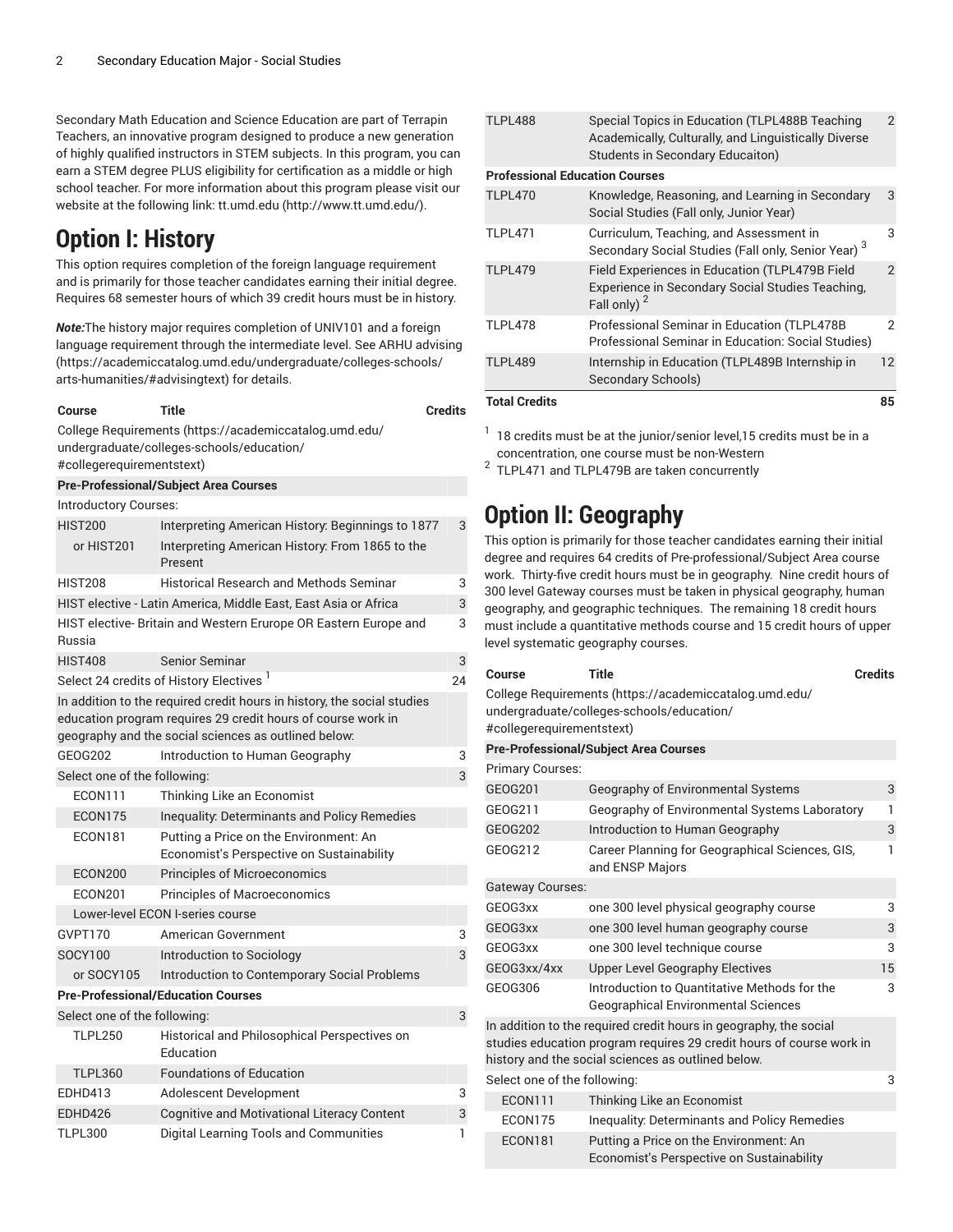| <b>Total Credits</b>                  |                                                                                                                                                    | 90 |  |
|---------------------------------------|----------------------------------------------------------------------------------------------------------------------------------------------------|----|--|
| <b>TLPL489</b>                        | Internship in Education (TLPL489B Internship in<br>Secondary Schools)                                                                              | 12 |  |
| <b>TLPL478</b>                        | Professional Seminar in Education (TLPL478B<br>$\mathfrak{p}$<br>Professional Seminar in Secondary Education:<br>Social Studies)                   |    |  |
| <b>TLPL300</b>                        | Digital Learning Tools and Communities                                                                                                             | 1  |  |
| <b>TLPL479</b>                        | Field Experiences in Education (TLPL479B Field<br>$\overline{2}$<br>Experience in Teaching Social Studies, Fall only) <sup>1</sup>                 |    |  |
| <b>TLPL471</b>                        | Curriculum, Teaching, and Assessment in<br>3<br>Secondary Social Studies (Fall only, Senior Year) <sup>1</sup>                                     |    |  |
| <b>TLPL470</b>                        | Knowledge, Reasoning, and Learning in Secondary<br><b>Social Studies</b>                                                                           | 3  |  |
| <b>Professional Education Courses</b> |                                                                                                                                                    |    |  |
| <b>TLPL488</b>                        | Special Topics in Education (TLPL488B Teaching<br>Academically, Culturally, and Linguistically Diverse<br><b>Students in Secondary Eductation)</b> |    |  |
| EDHD426                               | <b>Cognitive and Motivational Literacy Content</b>                                                                                                 |    |  |
| EDHD413                               | <b>Adolescent Development</b>                                                                                                                      | 3  |  |
| <b>TLPL360</b>                        | <b>Foundations of Education</b>                                                                                                                    |    |  |
| <b>TLPL250</b>                        | Historical and Philosophical Perspectives on<br>Education                                                                                          |    |  |
| Select one of the following:          |                                                                                                                                                    | 3  |  |
|                                       | <b>Pre-Professional/Education Courses</b>                                                                                                          |    |  |
| or SOCY105                            | Introduction to Contemporary Social Problems                                                                                                       |    |  |
| SOCY100                               | Introduction to Sociology (OR)                                                                                                                     | 3  |  |
| Russia                                | HIST elective - Britain and Western Europe or Eastern Europe and                                                                                   | 3  |  |
|                                       | HIST elective - Latin America, Middle East, East Asia or Africa                                                                                    |    |  |
| <b>HIST208</b>                        | <b>Historical Research and Methods Seminar</b>                                                                                                     | 3  |  |
| or HIST201                            | 3<br>Interpreting American History: From 1865 to the<br>Present                                                                                    |    |  |
| <b>HIST200</b>                        | Interpreting American History: Beginnings to 1877                                                                                                  |    |  |
| GVPT170                               | American Government                                                                                                                                |    |  |
|                                       | Lower-level ECON I-series course                                                                                                                   |    |  |
| <b>ECON200</b><br><b>ECON201</b>      | <b>Principles of Microeconomics</b><br><b>Principles of Macroeconomics</b>                                                                         |    |  |
|                                       |                                                                                                                                                    |    |  |

<sup>1</sup> TLPL471 and TLPL479B are taken concurrently

#### **Option III: Government and Politics**

**The Government and Politics program is under review. Please check with the Government Department regarding specific course work.**

This option is primarily for those teacher candidates earning their initial degree. Requires a minimum of 65 credit hours of preprofessional/ subject area course work. Thirty-six hours must be in GVPT. At least eighteen of the thirty-six credit hours must be upper-level courses.

All GVPT majors must also complete an approved skills option (a foreign language or three quantitative courses from a select list - see GVPT advising office.)

In addition, the GVPT program is a Limited Enrollment Program (LEP). See GVPT advisor for specific admission requirements.

| Course                                | Title                                                                                                                                                                                      | <b>Credits</b> |
|---------------------------------------|--------------------------------------------------------------------------------------------------------------------------------------------------------------------------------------------|----------------|
|                                       | College Requirements (https://academiccatalog.umd.edu/<br>undergraduate/colleges-schools/education/                                                                                        |                |
| #collegerequirementstext)             |                                                                                                                                                                                            |                |
| Introductory Courses:                 | Pre-Professional/Subject Area Courses                                                                                                                                                      |                |
| GVPT170                               | American Government                                                                                                                                                                        | 3              |
| GVPT201                               |                                                                                                                                                                                            | 3              |
| GVPT <sub>241</sub>                   | Scope and Methods for Political Science Research<br>3<br>The Study of Political Philosophy: Ancient and<br>Modern                                                                          |                |
| Electives                             | <b>GVPT Electives</b>                                                                                                                                                                      | 9              |
| GVPT3xx/4xx                           | <b>GVPT Upper Level Courses</b>                                                                                                                                                            | 18             |
| advisor)                              | Social Science Quantitative Courses or Foreign Language (see GVPT                                                                                                                          |                |
|                                       | In addition to the required credit hours in GVPT, the social studies<br>education program requires 29 credit hours of course work in history<br>and the social sciences as outlined below. |                |
| HIST200                               | Interpreting American History: Beginnings to 1877                                                                                                                                          | 3              |
| or HIST201                            | Interpreting American History: From 1865 to the<br>Present                                                                                                                                 |                |
| HIST208                               | <b>Historical Research and Methods Seminar</b>                                                                                                                                             | 3              |
|                                       | HIST elective - Latin America, Middle East, East Asia or Africa                                                                                                                            | 3              |
| Russia                                | HIST elective - Britain and Western Europe or Eastern Europe and                                                                                                                           | 3              |
| Select one of the following:          |                                                                                                                                                                                            | 3              |
| ECON111                               | Thinking Like an Economist                                                                                                                                                                 |                |
| ECON175                               | <b>Inequality: Determinants and Policy Remedies</b>                                                                                                                                        |                |
| ECON181                               | Putting a Price on the Environment: An<br>Economist's Perspective on Sustainability                                                                                                        |                |
| ECON200                               | <b>Principles of Microeconomics</b>                                                                                                                                                        |                |
| <b>ECON201</b>                        | <b>Principles of Macroeconomics</b>                                                                                                                                                        |                |
|                                       | Lower-level ECON I-series course                                                                                                                                                           |                |
| GEOG202                               | Introduction to Human Geography                                                                                                                                                            | 3              |
| SOCY100                               | Introduction to Sociology                                                                                                                                                                  | 3              |
| or SOCY105                            | Introduction to Contemporary Social Problems                                                                                                                                               |                |
|                                       | <b>Pre-Professional Education Courses</b>                                                                                                                                                  |                |
| Complete one of the following         |                                                                                                                                                                                            | 3              |
| <b>TLPL250</b>                        | Historical and Philosophical Perspectives on<br>Education                                                                                                                                  |                |
| <b>TLPL360</b>                        | <b>Foundations of Education</b>                                                                                                                                                            |                |
| EDHD413                               | Adolescent Development                                                                                                                                                                     | 3              |
| EDHD426                               | <b>Cognitive and Motivational Literacy Content</b>                                                                                                                                         | 3              |
| TLPL488                               | Special Topics in Education (TLPL488B Teaching<br>Academically, Culturally, and Linguistically Diverse<br><b>Students in Secondary Eductation)</b>                                         | $\overline{2}$ |
| <b>Professional Education Courses</b> |                                                                                                                                                                                            |                |
| <b>TLPL470</b>                        | Knowledge, Reasoning, and Learning in Secondary<br>Social Studies (Fall only, Junior Year)                                                                                                 | 3              |
| TLPL471                               | Curriculum, Teaching, and Assessment in<br>Secondary Social Studies (Fall only, Senior Year) <sup>1</sup>                                                                                  | 3              |
| <b>TLPL479</b>                        | Field Experiences in Education (TLPL479B Field<br>Experience in Secondary Social Studies Teaching.<br>Fall only)                                                                           | 2              |
| TLPL300                               | Digital Learning Tools and Communities                                                                                                                                                     | 1              |
| <b>TLPL478</b>                        | Professional Seminar in Education                                                                                                                                                          | $\overline{c}$ |